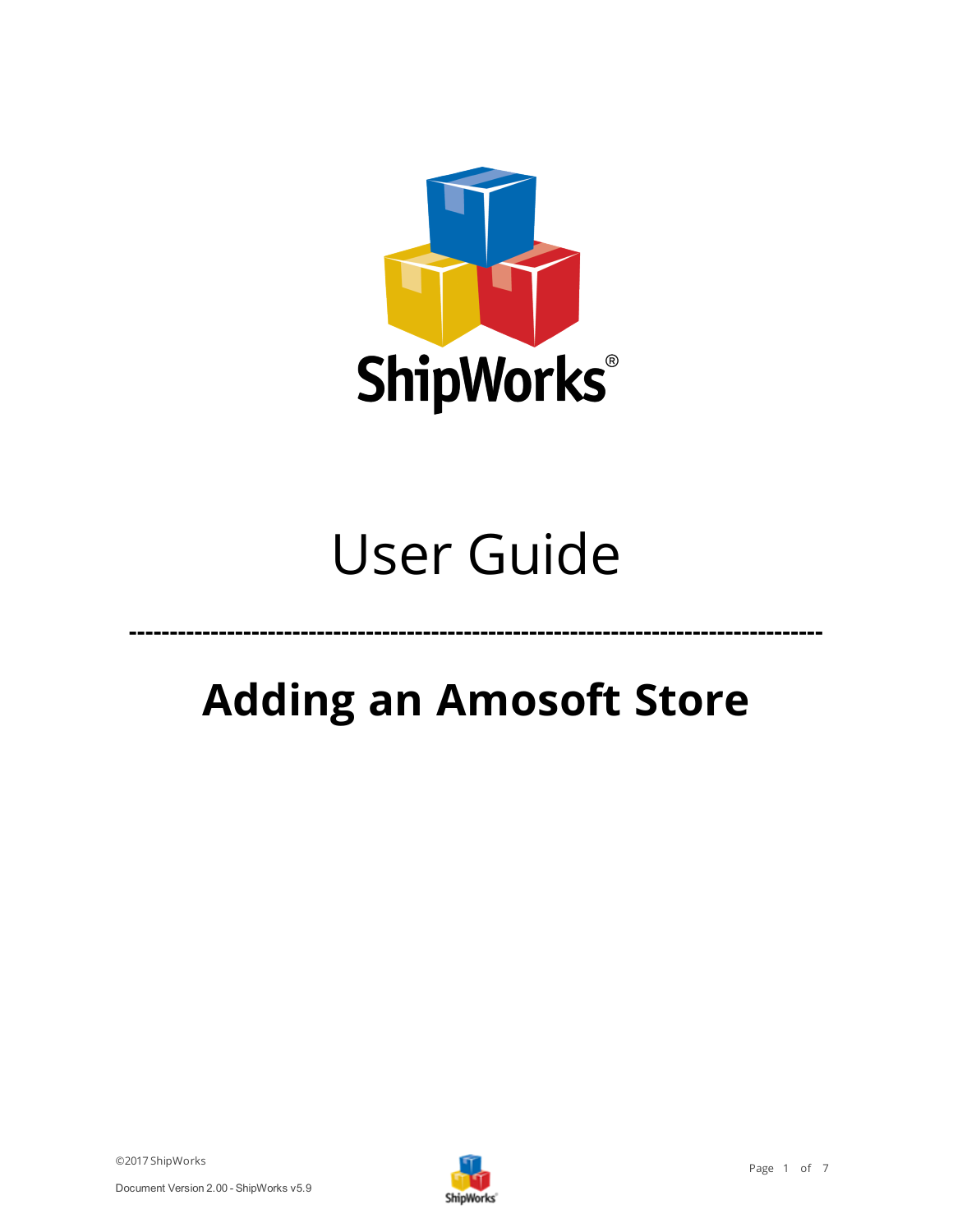### **Contents**

**-----------------------------------------------------------------------------------------------------**

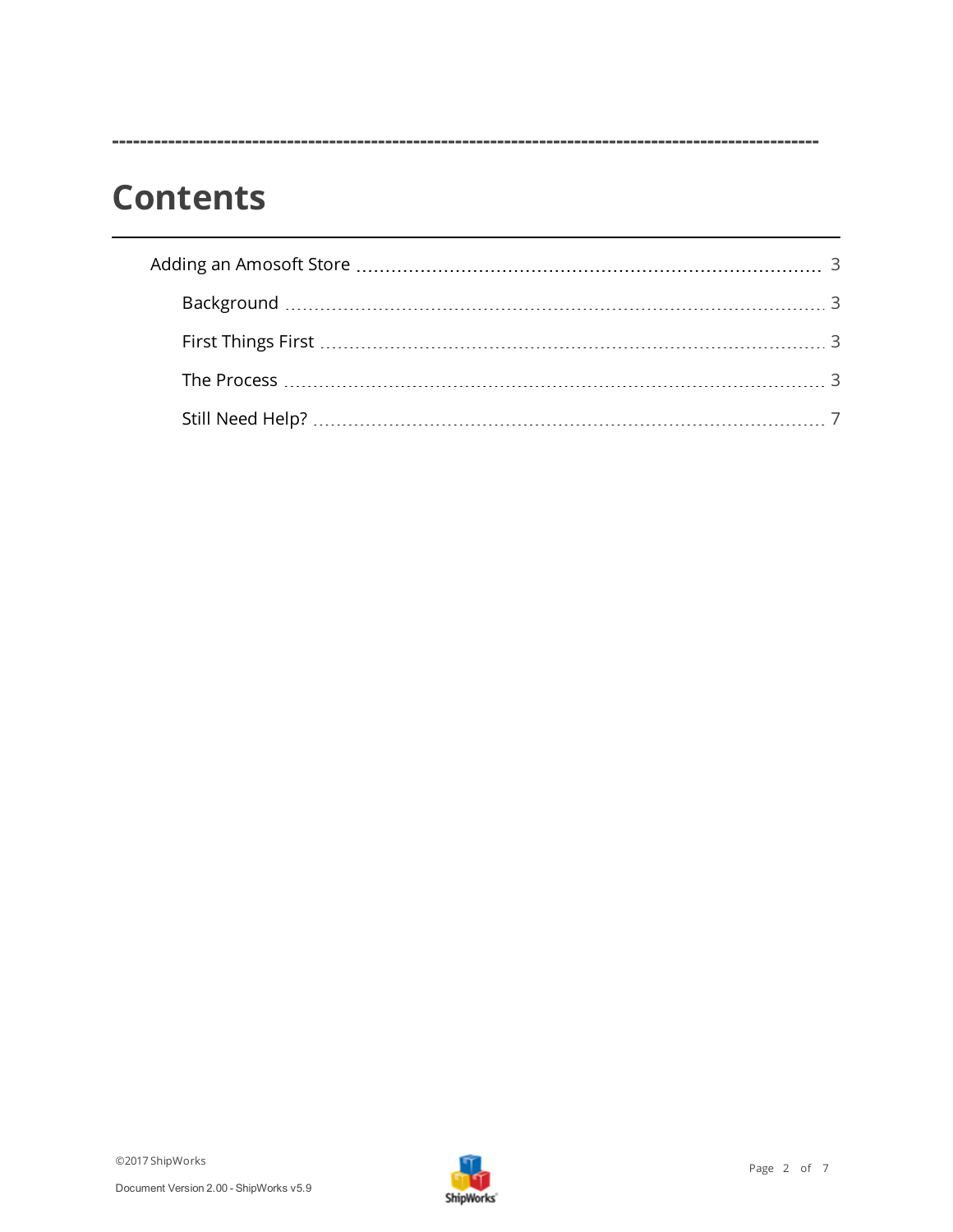## <span id="page-2-0"></span>**Adding an Amosoft Store**

**Table of Contents [Background](#page-2-1)** First [Things](#page-2-2) First The [Process](#page-2-3) Still [Need](#page-6-1) Help

### <span id="page-2-1"></span>**Background**

ShipWorks connects directly to your Amosoft store. With one click, or on an automated schedule, your orders are downloaded from Amosoft. As soon as you process a shipment, ShipWorks communicates the updated order status, shipping method and tracking information back to Amosoft.

<span id="page-2-2"></span>This article will guide you through how to connect your Amosoft store to ShipWorks.

#### **First Things First**

In order to connect your Amosoft store to ShipWorks there are a few things you will need to have in place:

1. Connecting Amosoft to ShipWorks requires a username, password and a module URL. Please reach out to [Amosoft](https://www.amosoft.com/#contact) to ensure that you have the correct username, password and Module URL for your connection.

<span id="page-2-3"></span>2. You will need to have ShipWorks installed and to be logged into ShipWorks as a user with administrator rights.

#### **The Process**

1. In ShipWorks, click on the **Manage** tab and then click on the **Stores** button.

©2017 ShipWorks

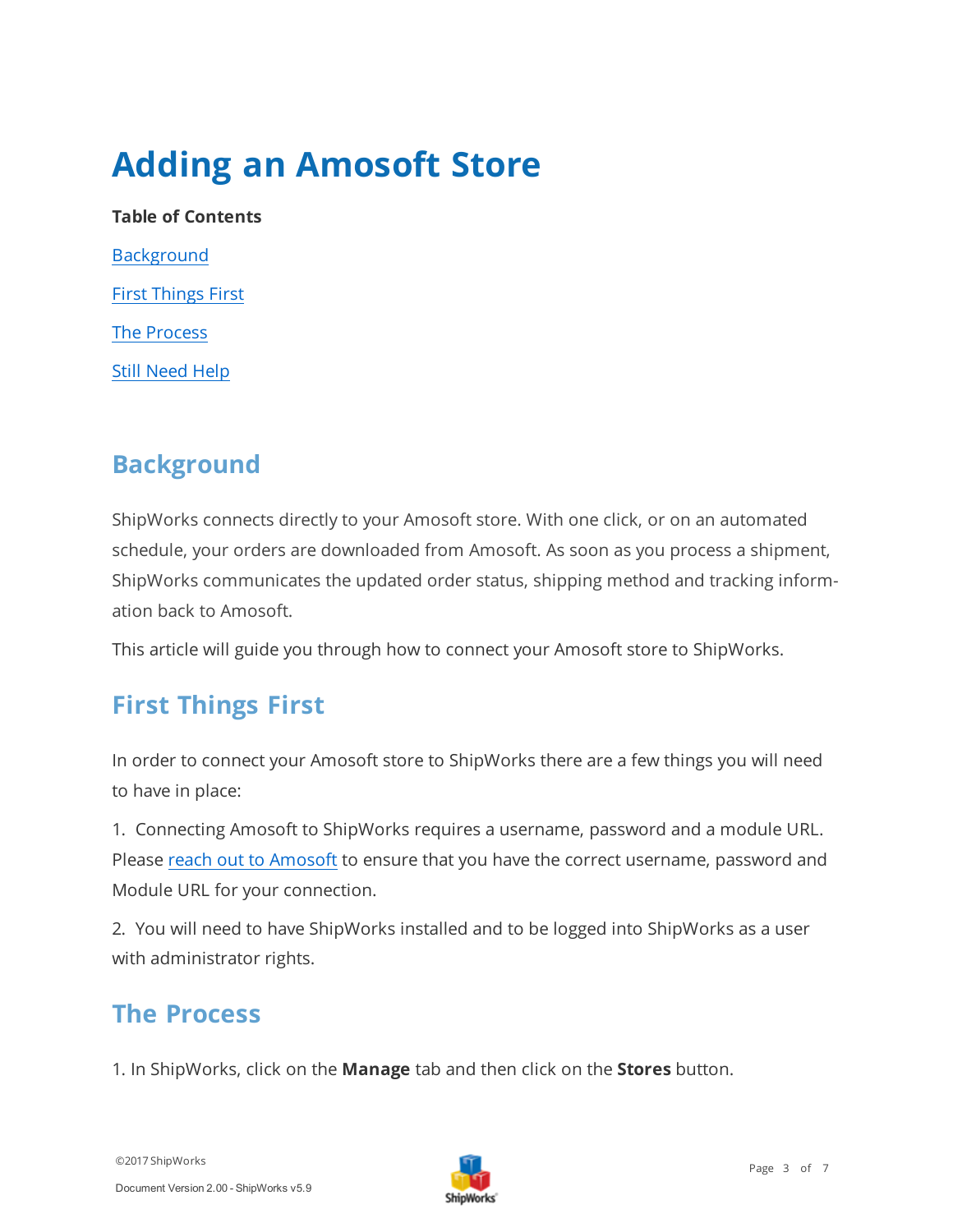

#### 2. Click on the **Add Store** button.

| <b>Manage Stores</b> |            |               |                          | $\mathbf{x}$   |
|----------------------|------------|---------------|--------------------------|----------------|
| <b>Store Name</b>    | Store Type | Last Download | <b>Edit</b>              | Edit           |
|                      |            |               | <b>ABC</b>               | Rename         |
|                      |            |               | $\boldsymbol{\varkappa}$ | Delete         |
|                      |            |               | Add                      |                |
|                      |            |               | ĿБ                       | Add Store<br>M |
|                      |            |               |                          | Close          |

3. From the **What platform do you sell on?** menu, select **Amosoft**. Then, click **Next**.

**Note**: If you are on version 5.10 or earlier of ShipWorks, please select Generic Module as the store type.



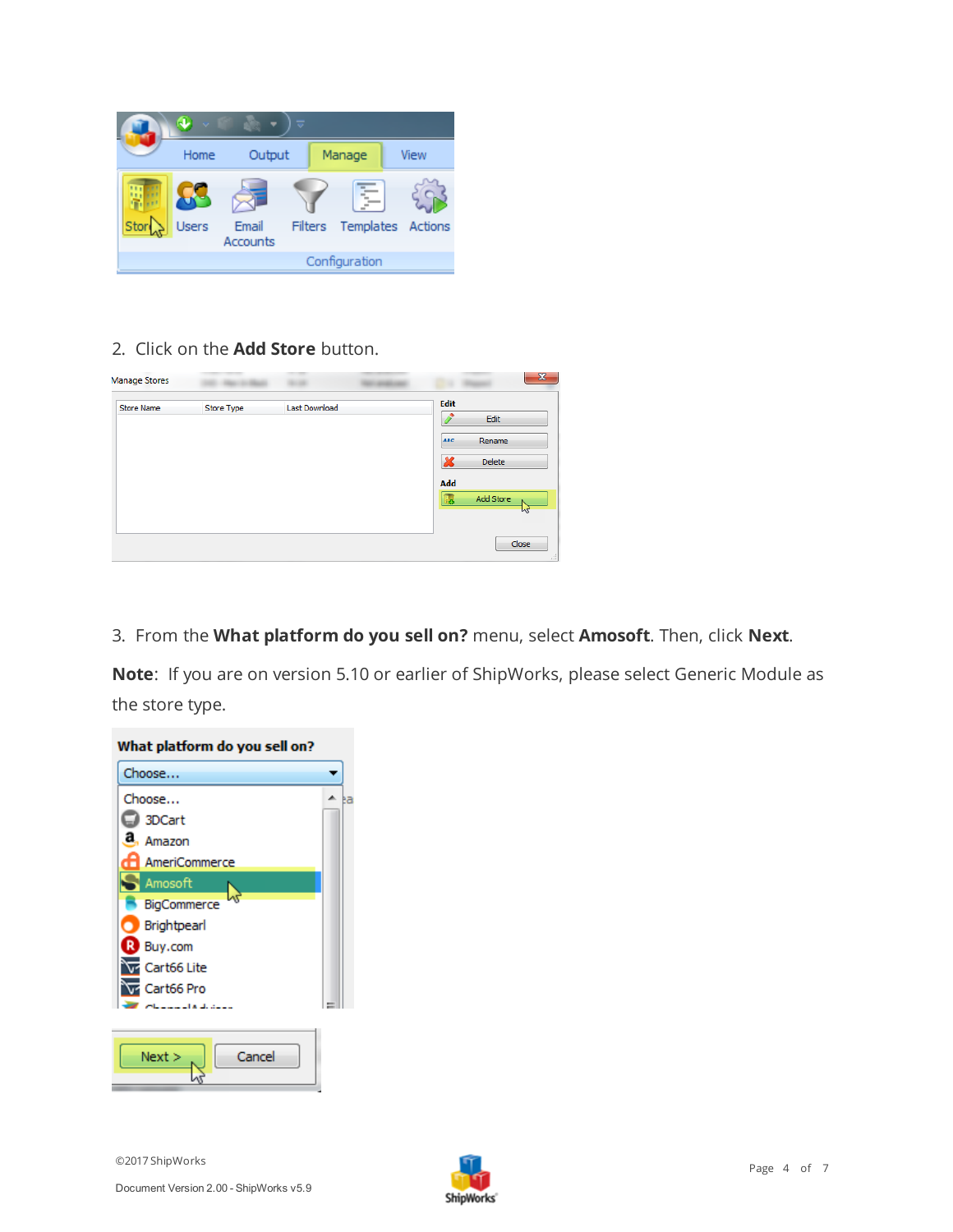4. On the **Store Setup** screen, enter the **Username**:, **Password**: and **Module URL:** provided to you by Amosoft. Then, click **Next**.

| Enter the administrator username and password you use to login to your online store: |                                                                                                      |                                        |  |  |  |
|--------------------------------------------------------------------------------------|------------------------------------------------------------------------------------------------------|----------------------------------------|--|--|--|
|                                                                                      | Username:                                                                                            | username                               |  |  |  |
|                                                                                      | Password:                                                                                            |                                        |  |  |  |
|                                                                                      | Enter the URL to the ShipWorks module. For help installing or finding the module<br>URL, click here. |                                        |  |  |  |
|                                                                                      | Module URL:                                                                                          | http://shipworks.amosoft.com/api/store |  |  |  |
|                                                                                      |                                                                                                      |                                        |  |  |  |
|                                                                                      | Next >                                                                                               | Cancel                                 |  |  |  |

Great! You are connected. Now, you will need to fill out a few more screens.

5. On the **Store Information** screen, enter your **Store Name:** and **Address:**. Then, click **Next**.

| ShipWorks Setup          |                                                           |  |
|--------------------------|-----------------------------------------------------------|--|
| <b>Store Information</b> | Enter the name and physical address of your online store. |  |
| <b>Name</b>              |                                                           |  |
| Store name:              | My Amosoft Store                                          |  |
|                          | (This is just how your store will display in ShipWorks)   |  |
| <b>Address</b>           |                                                           |  |
| Company:                 | Widget Me This                                            |  |
| Street:                  | 123 Some Street                                           |  |
|                          |                                                           |  |
| City:                    | St. Louis                                                 |  |
| State \Prov:             | Missouri                                                  |  |
| Postal Code:             | 63123                                                     |  |
| Country:                 | <b>United States</b>                                      |  |
|                          |                                                           |  |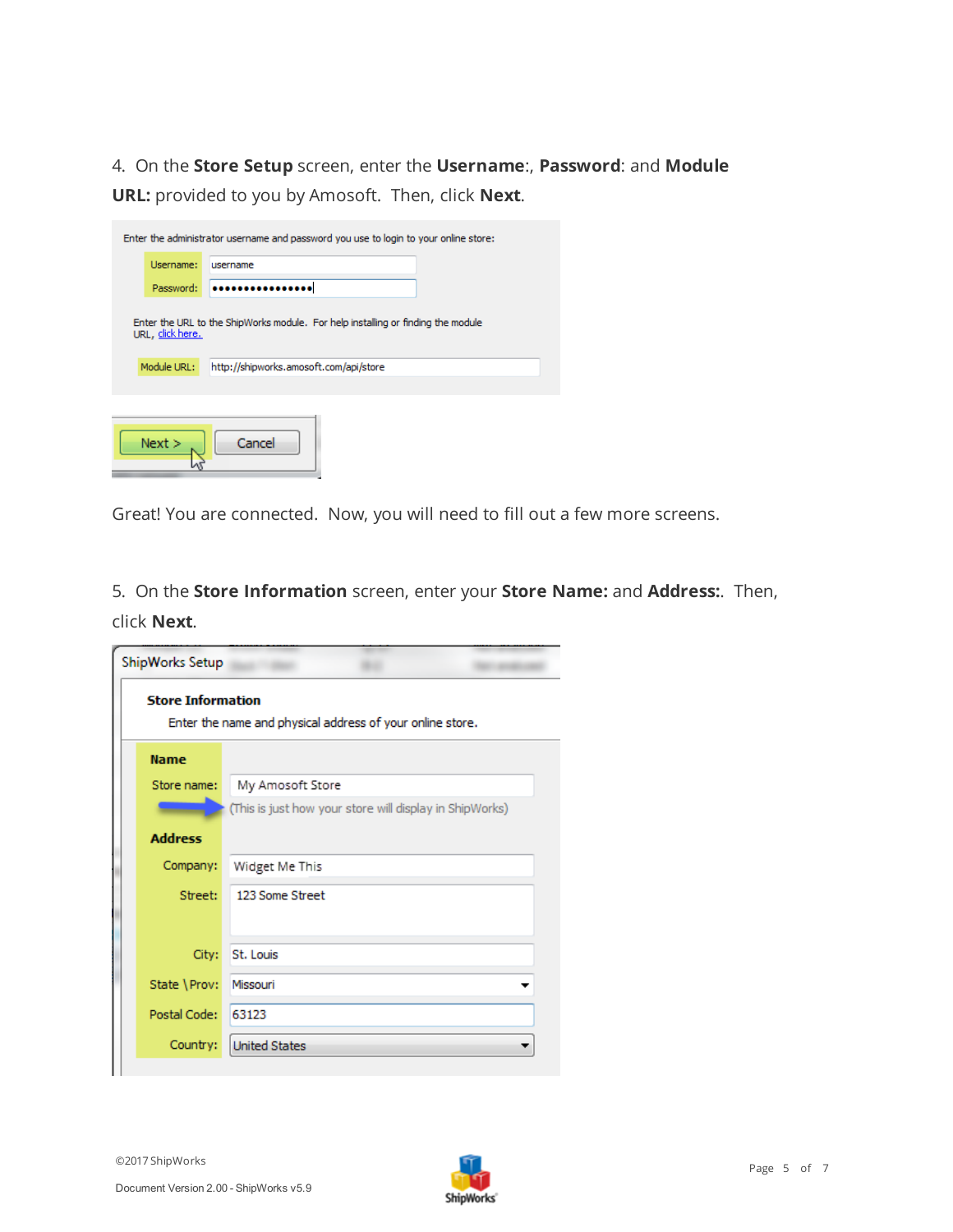6. Enter the additional **Contact Information:** for your store. Then, click **Next**.

**Note**: This information is optional.

| ShipWorks Setup |                                                                             |                      |  |  |  |  |
|-----------------|-----------------------------------------------------------------------------|----------------------|--|--|--|--|
|                 | <b>Contact Information</b><br>Enter the contact information for your store. |                      |  |  |  |  |
|                 | <b>Contact Information</b>                                                  |                      |  |  |  |  |
|                 | Website:                                                                    | www.widgetmethis.com |  |  |  |  |
|                 | Email:                                                                      |                      |  |  |  |  |
|                 | Phone:                                                                      |                      |  |  |  |  |
|                 |                                                                             |                      |  |  |  |  |
|                 |                                                                             |                      |  |  |  |  |

7. Select how much order history you would like to download into ShipWorks during your initial download. The default is to download 30 Days of order history into ShipWorks. You can modify this by clicking on the **Edit** link.

|                                                                                                                                              | <b>Store Setup</b><br>Configure how ShipWorks will work with your store. |        |  |  |  |
|----------------------------------------------------------------------------------------------------------------------------------------------|--------------------------------------------------------------------------|--------|--|--|--|
|                                                                                                                                              | ShipWorks will download orders starting from: 30 days ago                | (Edit) |  |  |  |
| <b>Store Setup</b><br>Configure how ShipWorks will work with your store.<br>ShipWorks will download orders starting from:<br>30<br>days ago. |                                                                          |        |  |  |  |
|                                                                                                                                              | Download all of my orders.                                               |        |  |  |  |

8. Verify that the settings for **When the shipment is processed:** are correct. Typically, you would leave the checkbox for **Upload the shipment tracking number** checked.

©2017 ShipWorks